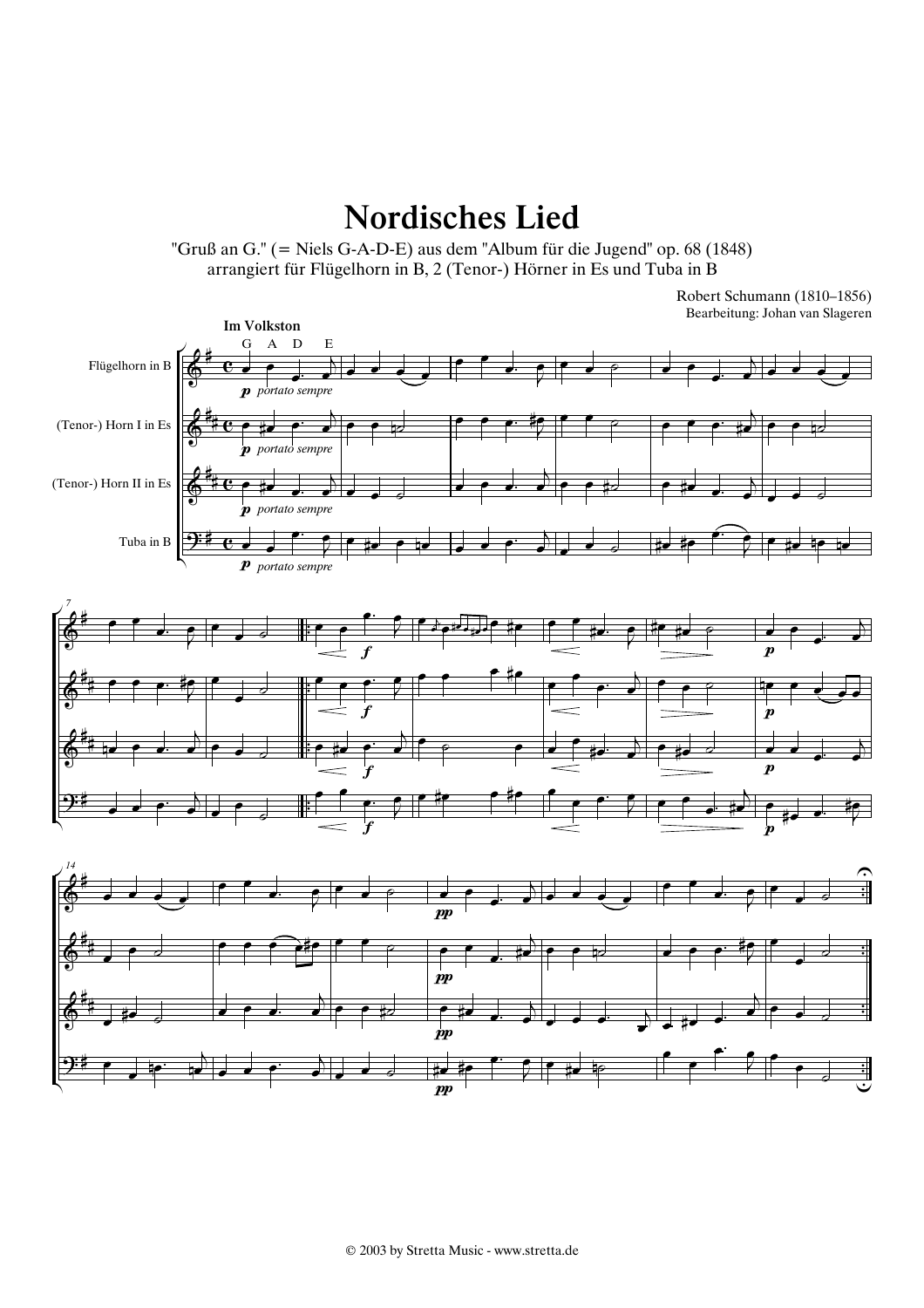Flügelhorn in B

## Nordisches Lied

"Gruß an G." (= Niels G-A-D-E) aus dem "Album für die Jugend" op. 68 (1848) arrangiert für Flügelhorn in B, 2 (Tenor-) Hörner in Es und Tuba in B

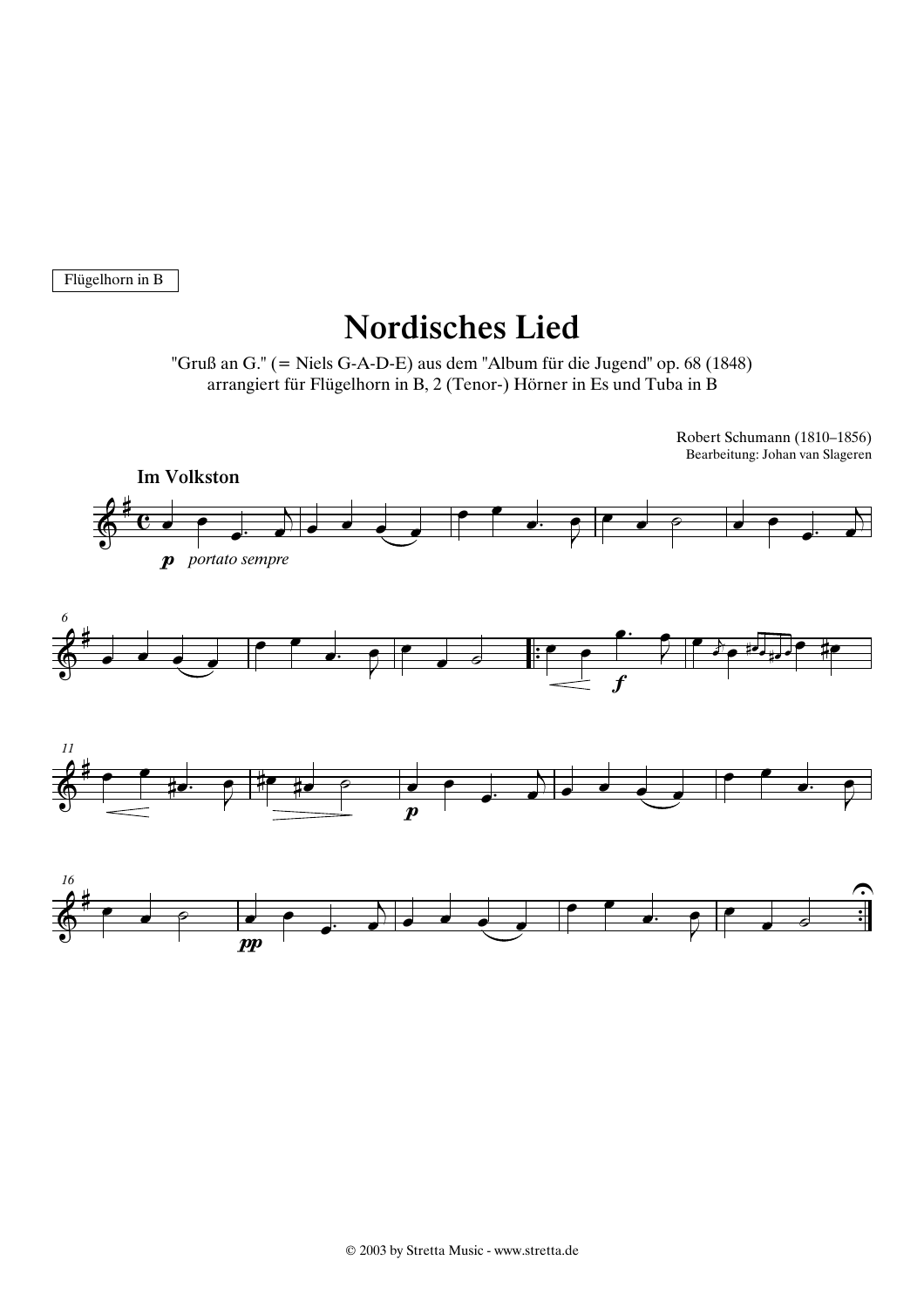(Ten.-) Horn I in Es

## Nordisches Lied

"Gruß an G." (= Niels G-A-D-E) aus dem "Album für die Jugend" op. 68 (1848) arrangiert für Flügelhorn in B, 2 (Tenor-) Hörner in Es und Tuba in B

> Bearbeitung: Johan van Slageren Robert Schumann (1810–1856)

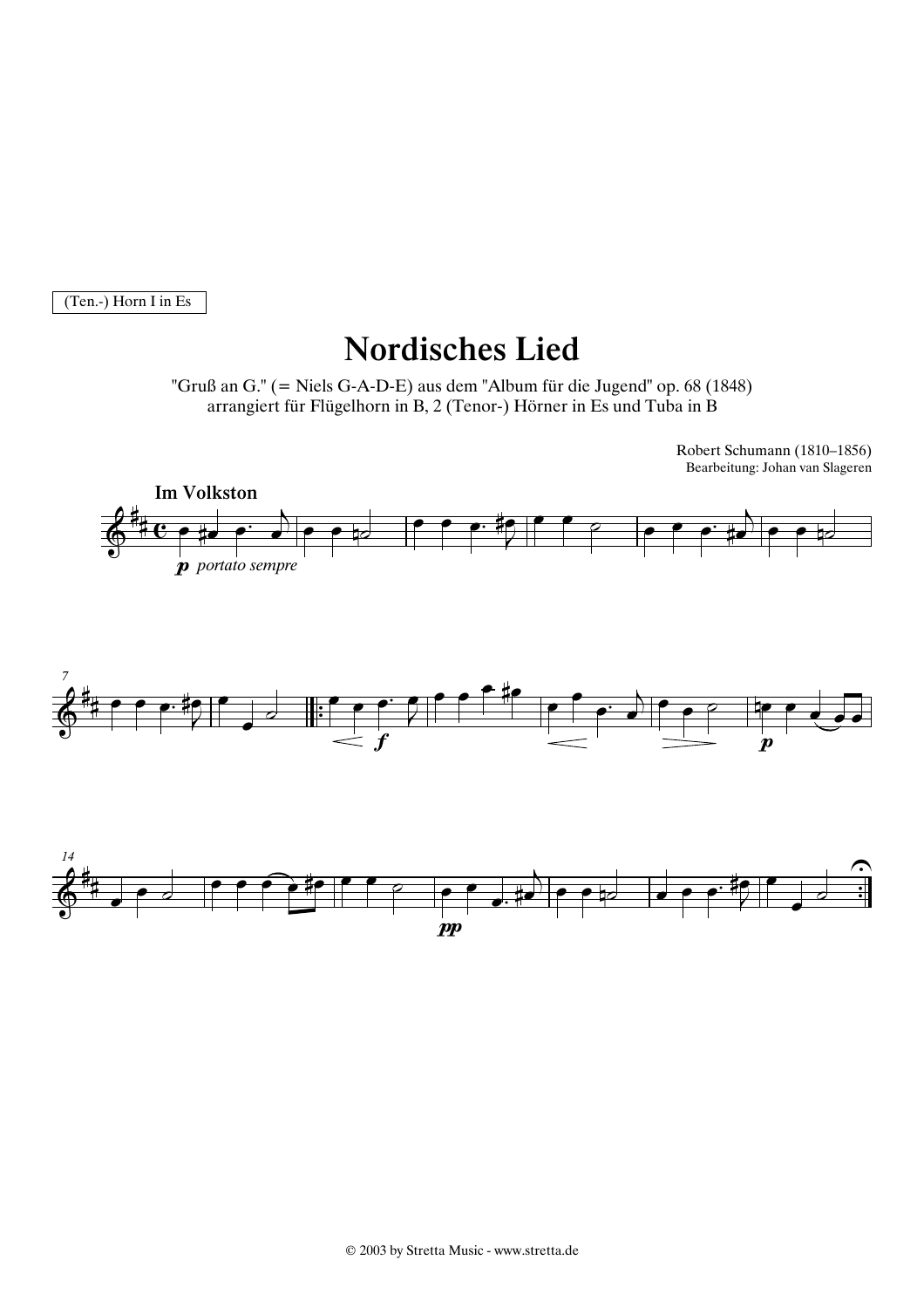(Ten.-) Horn II in Es

## Nordisches Lied

"Gruß an G." (= Niels G-A-D-E) aus dem "Album für die Jugend" op. 68 (1848) arrangiert für Flügelhorn in B, 2 (Tenor-) Hörner in Es und Tuba in B

> Bearbeitung: Johan van Slageren Robert Schumann (1810–1856)